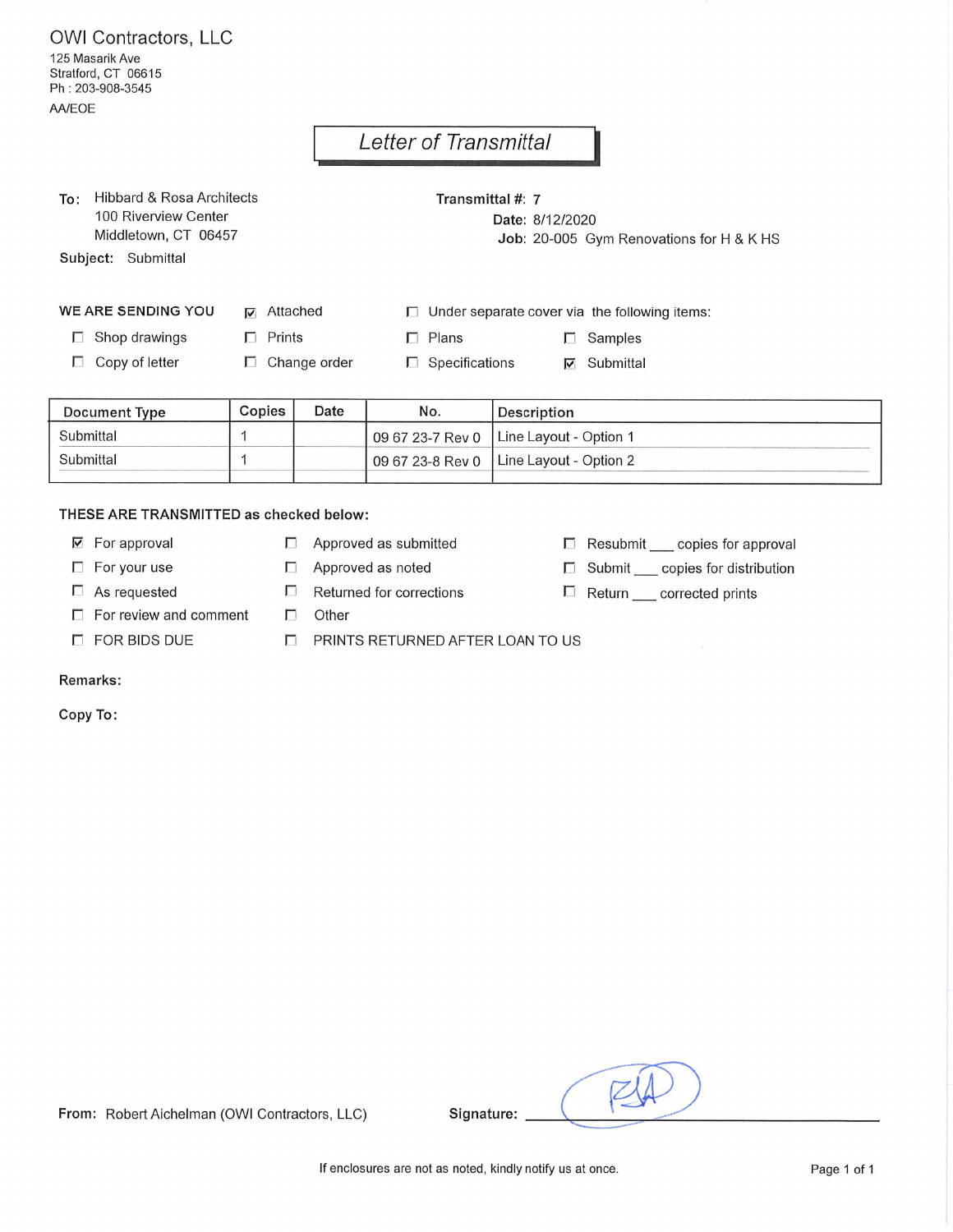

| 7,830 SQ. FT.<br>IONS IN FIELD<br>유<br>꾞<br>贝<br>₹₫<br><b>BO</b><br>BE 2" WIDE U.N.O.<br>\$ T.B.D.<br><b>NSC</b><br><b>OND PROHIBITING<br/>COTHERS, NOT D.S.C, INC.<br/>ING OF RECEIVING<br/>OTHERS, NOT D.S.C, INC.</b><br>ᇥ<br>š<br>), OR AS NOTED<br>, BASE MOLDINGS,<br>LL GOALS, ETC,                                                    | ┍<br>DYNAFORCE 7+2<br><b>FELLOW</b><br>定<br>$\frac{1}{WHHTE}$<br>$\frac{d}{dx}$ uE<br>$\frac{1}{26}$<br>TAN | ॼ<br>启                                                                                        |                                                                                          |
|-----------------------------------------------------------------------------------------------------------------------------------------------------------------------------------------------------------------------------------------------------------------------------------------------------------------------------------------------|-------------------------------------------------------------------------------------------------------------|-----------------------------------------------------------------------------------------------|------------------------------------------------------------------------------------------|
| HADDAM KILLINGWORTH HIGH SCHOOL<br><b>SHEET</b><br>NUMBER<br>SYNTHETIC FLOORING LAYOUT<br>HIGGANUM, CT<br>These discussions are the frontery of dynamic sports construction, we, are all asset to be used by authorized<br>Personal in the interest of dynamic sports construction will the same and the improduced in whole<br>Sea from with | <b>y</b> namic、<br>SPORTS<br>CONSTRUCTION, INC.                                                             | DATE:<br><b>ISSUED FOR:</b><br>08/04/2020<br><b>APPROVAL</b><br>08/10/2020<br><b>APPROVAL</b> | DR BY:<br><b>JOHN</b><br>CK BY:<br>PAGE :<br>APP BY:<br><b>SCALE:</b><br>$\frac{\pi}{2}$ |